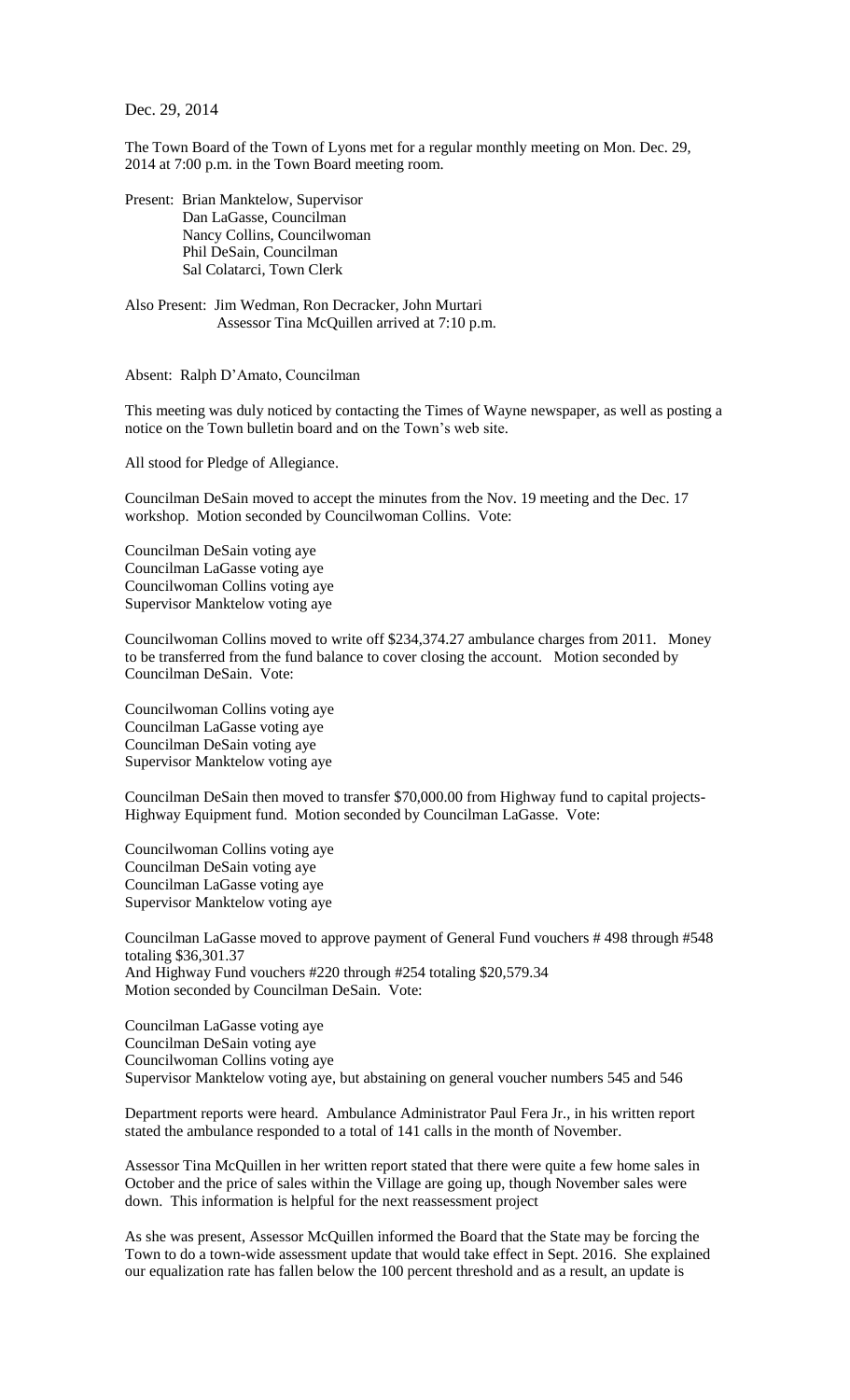needed. Ms. McQuillen suggested informational meeting for the public should the update be realized.

In his written report, Code Enforcement Officer Bob Darcangelis reported that 7 building permits were issued in Nov along with 14 C of C inspections and 1 C of O inspections.

Town Clerk Colatarci reported that there are again problems with the Lyons,ny website as no is able to add content to the feature page. The general public can access the site but no new content can be added. The administrator of the website, Little Frog in Florida, is aware of the problem. Meanwhile it was suggested that the Town take over as lead agency for the gateway website and perhaps find another administrator for the site. Both Mr. Colatarci and Supervisor Manktelow will look into this option.

Councilman LaGasse then moved to approve the following end of the year transfers:

Increase fund A1110.15 court clerk \$3,000.00 from A1110.14 court clerk available funds

Increase fund A1355.18 Assessors \$1,977.75 from A1355.16 Assessors available funds

Increase fund A1410.13 Deputy Town Clerk \$640.11 from A1410.15 New Deputy Town Clerk available funds

Increase fund A1410.14 Notary \$367.80 from A1410.15 Deputy Town Clerk available funds

Increase fund A1410.2 Town Clerk equipment \$3000.00 from A8160.4 Refuse available funds

Increase fund A1410.4 Town Clerk Contractual \$10.65 from A1345.4 purchases available funds

Increase fund A1420.1 Attorney \$164.00 from A8160.4 refuse available funds

Increase fund A1420.4 Attorney Contractual \$2000.00 from A8160.4 refuse available funds

Increase fund A1950.4 taxes \$1650.46 from A8160.4 refuse available funds

Increase fund A4020.1 Registrar vital stats \$1140.00 from A1603 revenues

Increase fund A4540.46 Ambulance billing \$8000.00 from A1990.4 contingent account available fund

Increase fund A8810.14 cemetery \$303.46 from A8810.15 cemetery fund

Increase fund A8810.16 cemetery \$1105.00 from A8160.4 refuse fund

Increase fund A8810.18 cemetery \$711.62 from A8810.1 cemetery fund

Increase fund A8810.19 cemetery \$818.43 from A8160.4 refuse fund

Increase fund A8810.19 N Lyons Rural Cemetery \$25.98 from A8810.42 Rural Cemetery

Increase fund A9050.8 Unemployment \$1300.00 from A8160.4 refuse fund

Above seconded by Councilman DeSain. Vote:

Councilman DeSain voting aye Councilwoman Collins voting aye Councilman LaGasse voting aye Supervisor Manktelow voting aye